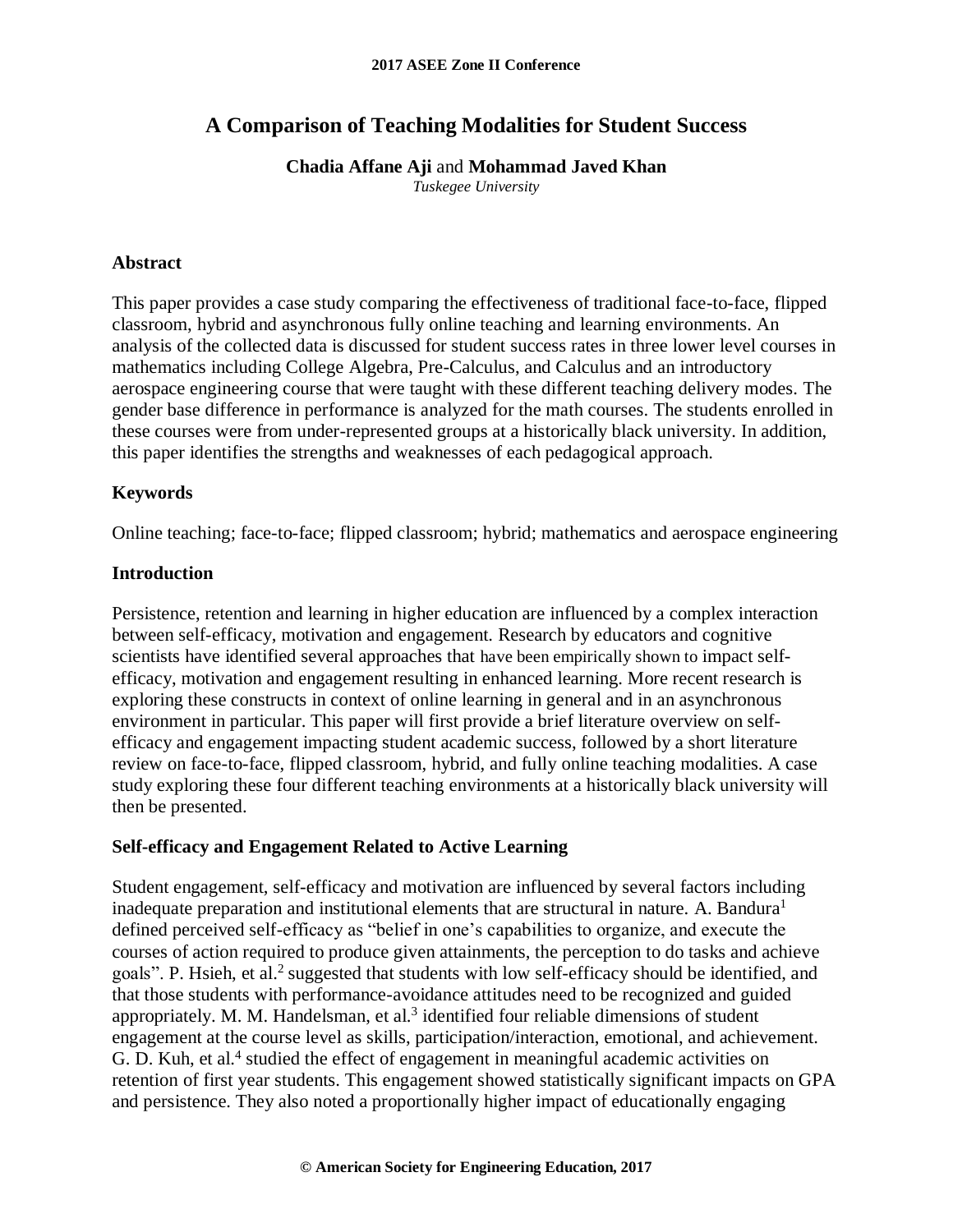activities on students from underserved groups. A common theme in the literature on engagement is academic challenge, faculty-student interactions, and peer interactions. R. M. Carini, et al.<sup>5</sup> also investigated the impact of engagement on critical thinking skills and found positive correlation.

Research literature<sup>6-8</sup> indicates that active learning promotes engagement, motivation, selfefficacy and metacognitive behaviors in learning. It has been recognized<sup>9</sup> that while STEM students are often inductive learners, the learning environment is still designed around a deductive approach; this includes both learning materials (books) as well as the methods of delivery of the information. Project-based learning and problem-based learning are two such approaches to move STEM education from a deductive to an inductive learning environment through active learning opportunities.

The research cited above, clearly supports a learning model that is firmly anchored in the active learning approach. Therefore, the question that arises is: Which of the four pedagogical methods (face-to-face traditional, hybrid, flipped, and asynchronous online) promotes the best active learning environment? The self-efficacy and the engagement were not directly measured in this study. However, improved academic performance indicates high self-efficacy and engagement of the students.

## **Traditional Classroom Teaching Environment (Face-to-Face, F2F)**

In the majority of higher education institutions around the globe, the classroom environment is still that of 'chalk and talk'. And, the instructors still admirably perform the role of the 'sage on the stage'. One of the advantages of this traditional F2F class is adapting the lecture during the delivery to respond to students' needs. The F2F classroom is free from external interruptions (such as phone calls, emails pop-ups, visitors etc) so students are dedicating that time for learning. However, most of the class time in this passive learning style is spent in lecturing and the instructor might not recognize the challenges that students might face to understand the material. Consequently, these students might struggle completing their assigned work outside the classroom. In the last decade, STEM education has seen a positive move from a teaching to a learning paradigm where the focus is the student and not the teacher. This paradigm shift has been informed by compelling empirical evidence, the result of extensive collaborative research by educators, and cognitive and educational psychologists. The major reason for this shift has been the effectiveness of the active learning approach as summarized above. Several approaches such as problem-based learning, project-based learning have been used to infuse the traditional classroom with active learning. However, the traditional F2F classroom may not allow sufficient opportunities for active learning due to time constraints.

## **The 'Flipped' Environme**nt

The 'flipped' classroom is fast becoming the choice learning environment. In this approach, the 'lecture' is moved out of the classroom in the form of engaging audio-video enhanced learning material for students to study before coming to class. The classroom time would then be effectively dedicated to carefully design hands-on activities that strengthen the concepts and provide opportunities to enhance critical thinking skills. With this method, the instructor would be able to identify and help the students who are struggling to understand the concepts. The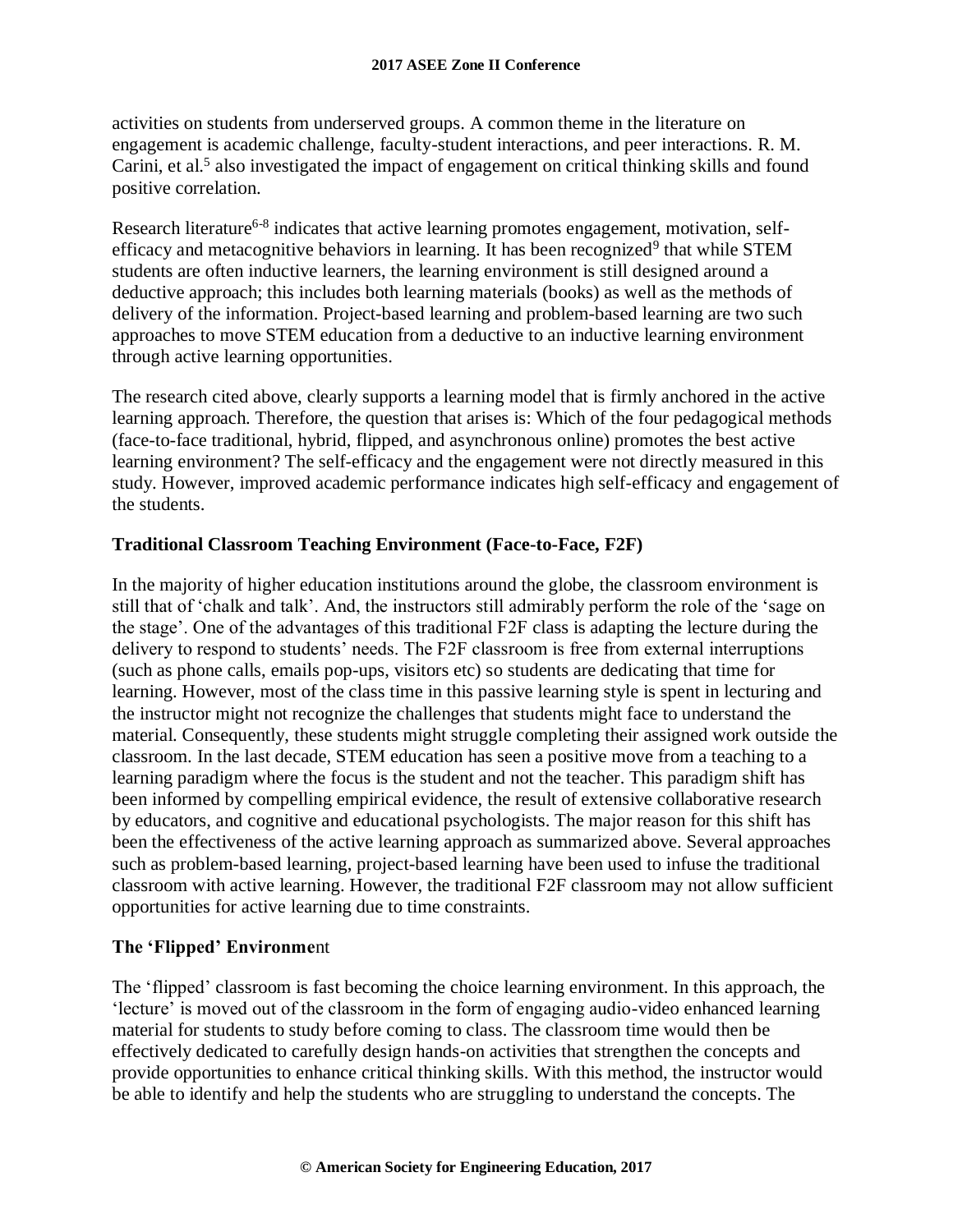flipped approach is considered to be an effective approach for undergraduate students as it retains the important face-to-face contact with the instructor as well as the essential aspect of the social interactions to develop teamwork abilities and enhance communication skills. Increased student involvement in learning has been reported by S. McCallum, et al.<sup>10</sup>. Significant improvement in learning and motivation was noted by K. K. Bhagat, et al.<sup>11</sup>. It was also observed by A. Sahin<sup>12</sup> that the underclassmen had a preference for the flipped classroom. However, the implementation of a flipped environment is not without its challenges. For example, N. K. Lape, et al.<sup>13</sup> and J. Welker, et al.<sup>14</sup> reported a negative attitude of students towards the 'distracting' environment of flipped classroom. The biggest challenge with this delivery mode is to ensure students' viewing of online materials/lectures so they would be ready for the active-learning activities in the class. However, the flipped classroom should not be overwhelming for students. Effective design of the active-learning opportunities in the classroom is therefore the key to student engagement.

## **The 'Hybrid' Environment**

Like the flipped classroom, the hybrid environment combines face-to-face and online teaching and learning. In the hybrid model, in-class meetings are reduced compared to F2F and flipped classes. Part of the instruction takes place through an asynchronous online delivery as discussed below. Varied effectiveness of the hybrid model has been reported in literature. For example, J. H. Westover, et al.<sup>15</sup> investigated the effectiveness of the hybrid model for a lower and upper level algebra courses and observed challenges with student preparation using the out-of-class materials. G. Hensley<sup>16</sup> reported no differences in learning between the hybrid and F2F environments while G. J. Senn<sup>17</sup> observed negative perceptions of the hybrid class associated with perceptions of additional work and lower achievement. B. El Mansour, et al.<sup>18</sup> reported the students' preference for the hybrid environment for its flexibility and convenience.

## **The 'Asynchronous Online' Environment**

In the last five years, there is a surge in providing opportunities for learning in a virtual environment especially in an asynchronous mode. This approach empowers a large segment of learners to be included in the process to enhance their academic qualifications while not disrupting their other responsibilities. The challenges associated with undergraduate learning explained previously i.e. engagement, motivation, persistence and retention may become more significant in a fully online learning environment. J. H. Park, et al.<sup>19</sup> studied various factors including individual characteristics, external and internal factors of 147 adult online learners and noted that organizational support (external factor) and relevance (internal factor) predicted persistence. Lack of some sense of community, understanding the objectives of the course, interaction with faculty, the proper use of technology as reported in many studies<sup>20-22</sup> are some other challenges associated with online learning.

## **Method**

In this study, the various teaching methodologies were investigated for several cohorts in the mathematics courses: College Algebra, Pre-Calculus and Trigonometry, and Calculus-I course using a quasi-experimental design. The flipped model was also implemented in an introductory Aerospace Engineering course. All the students were African-American. Comparisons were also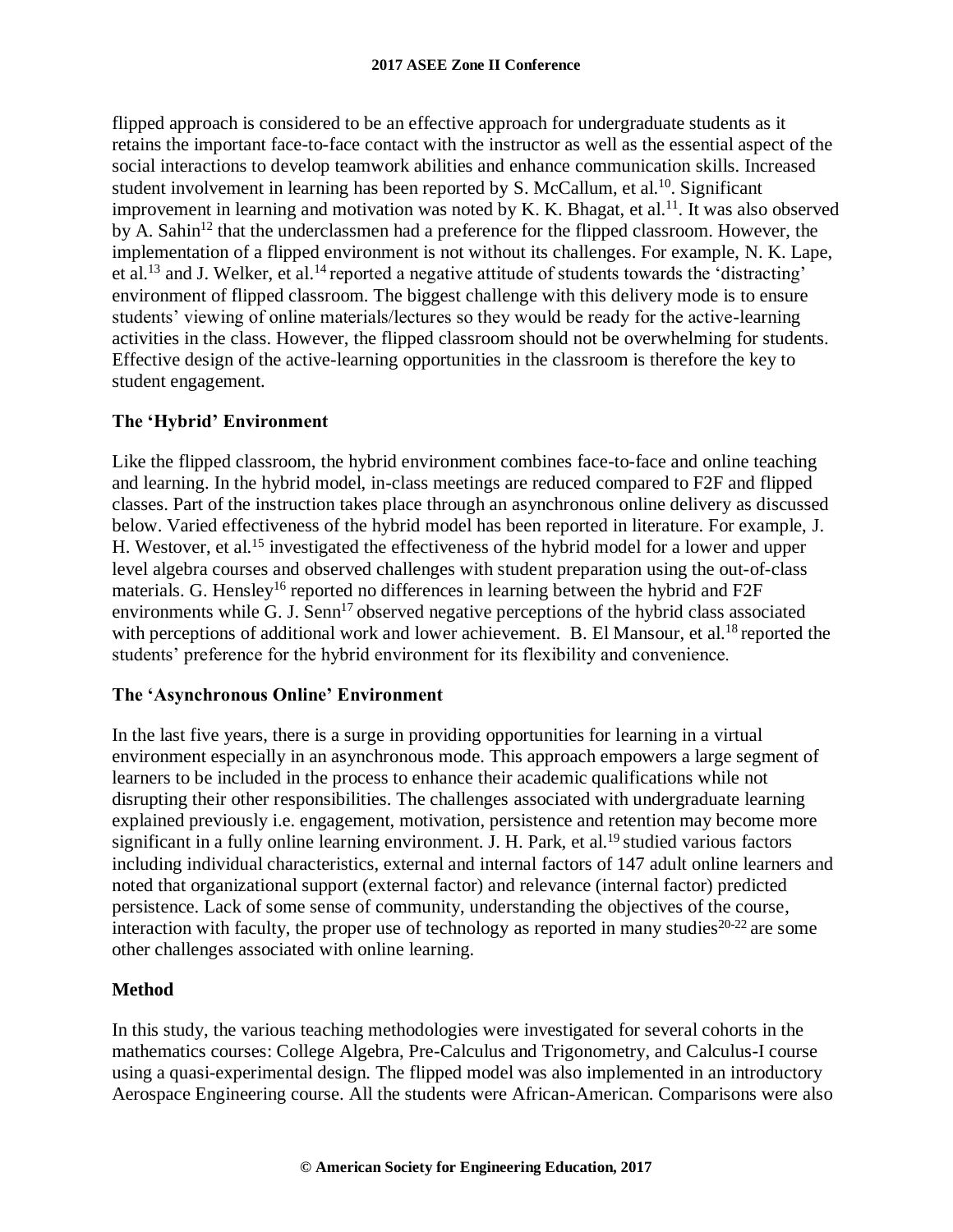made with a cohort that was a traditional F2F course. The College Algebra course was taught F2F (with Males, N=9; Females, N=20) and online (with Males, N=10; Females, N=12), Pre-Calculus course was taught using the F2F (with Males,  $N=13$ ; Females,  $N=5$ ), hybrid (with Males,  $N=9$ ; Females,  $N=5$ ) and flipped modes (with Males,  $N=7$ ; Females,  $N=10$ ), while Calculus-I course was taught using the F2F(with Males,  $N=9$ ; Females,  $N=5$ ), hybrid (with Males, N=10; Females, N=8) and a F2F supported by out-of-class video lecture materials (with Males, N=13; Females, N=10). For the aerospace engineering course, there were 40 male students and 12 female students in the F2F class and there were 32 males and 6 females in the flipped class.

College Algebra is the lowest level mathematics course offered at the university where the study was conducted. The Pre-Calculus and Trigonometry course is offered to freshmen students with higher mathematics SAT/ACT score than the required minimum score to be accepted at the university. All these lower level mathematics courses including Calculus-I are each four credit hours. For the F2F or flipped courses, the instructor meets with students four times a week. For the hybrid class, the instructor meets with students only two times a week. All students who were not in F2F class were required to watch the instructor's recorded short video lectures, read posted notes, and do graded homework online. Each recorded video not exceeding 12 minutes long, covers either the explanation of one mathematical concept or covers one or more examples (depending on the difficulty of the concept). Therefore, each lecture material contains five to eight video lectures. The links to the lecture videos were then posted in advance for students. The class time was used for practice, discussion and clarification of difficult topic, group activities, and word-problem solving. Several online and in class quizzes were provided to keep track on students' performance. Four exams and a comprehensive final exam were scheduled in class. One Calculus class "F2F with out-of-class videos lectures" was taught in a traditional F2F environment. The lecture videos were available online but students were not required to watch them.

The Introduction to Aerospace Engineering was a one credit hour course and met weekly. The F2F cohort ( $N = 35$ ,  $F = 8$ ,  $M = 27$ ) was taught in the traditional lecture mode. For the flipped course, videos on 10 major concepts were developed. These video lectures were typically 10- 15min long. The video lectures consisted of narrated white board solutions as well as with embedded animations and videos. Students in the flipped course ( $N = 35$ ,  $F = 8$ ,  $M = 27$ ) were required to watch a particular video before coming to class. The class time was used for further discussion of the concept and solving problems. The students were tested at the end of the semester for their learning of the concepts.

To control for the impact of the variation of the teaching strategy by different instructors, all the math courses were taught by one instructor and the aerospace courses were taught by one instructor.

## **Results and Discussion**

The success rate of students of the F2F College Algebra course was 59% as compared to 77% in the online delivery mode; the difference was not statistically significant. The percentage of females receiving A and B grades in the online class was 60% as compared to the F2F delivery  $(25\%)$ , a statistically significant difference  $(p=0.05)$  although the sample size is small. However,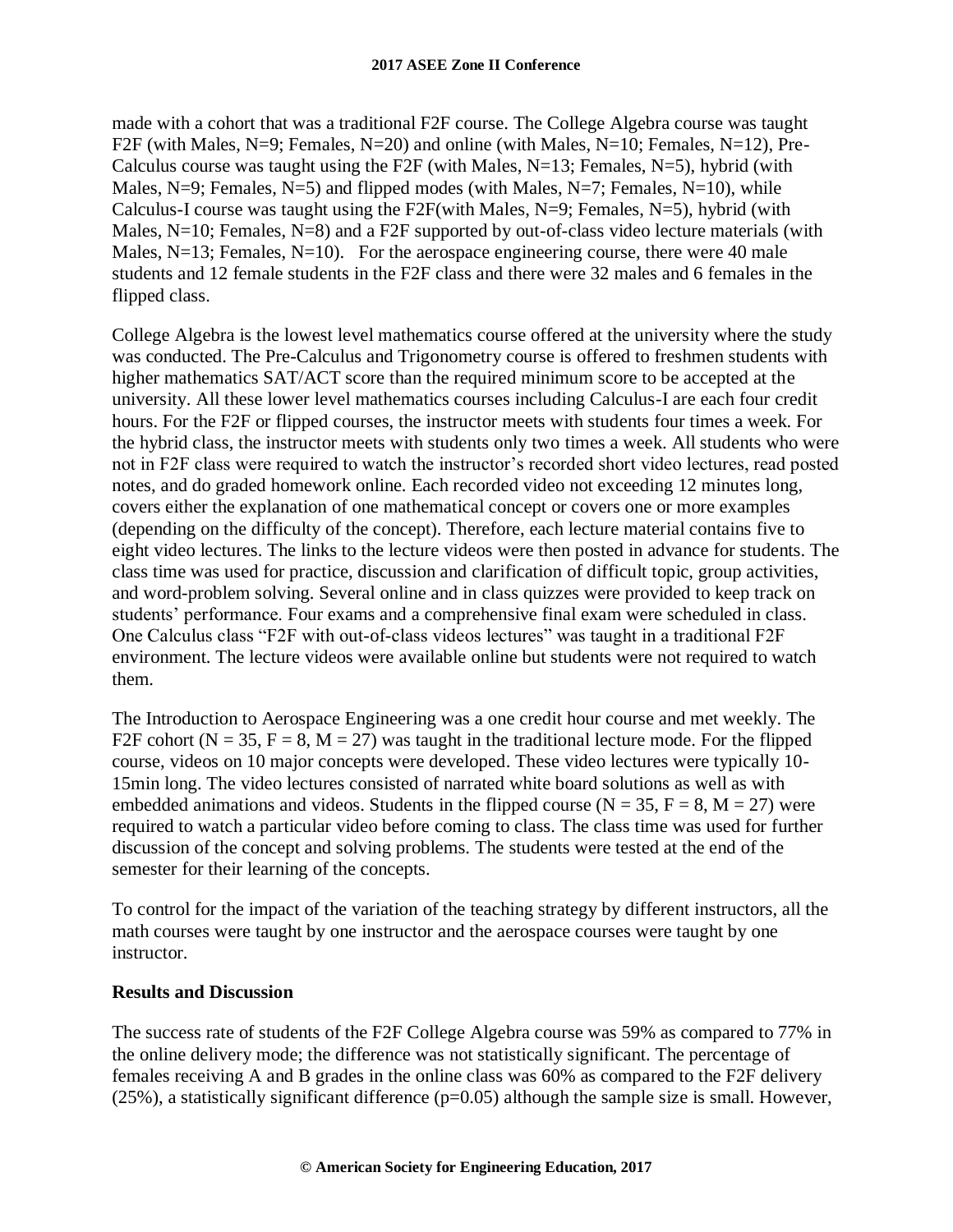this result does point to the possibility that the online delivery of the lower level math courses may better support the self-efficacy of female students. An increase in A and B grades was noted for males in the online delivery mode as compared to the F2F but the difference was not statistically significant.

The percentage of students passing the Pre-Calculus course delivered in the traditional F2F was 85% (M=69%, F=100%). The pass-percentage for the Pre-Calculus hybrid cohort was 83%  $(M=67\%$ . F=100%) and for the cohort that experienced the flipped mode was 88% (M=86%, F=90%). It was observed from these data that for the Pre-Calculus course, there was no statistically significant impact of the delivery mode for the cohorts. However, a closer look indicates the influence of gender. The pass-percentage of males who experienced the flipped mode (though not statistically significantly different) was higher than for those who took the course in a traditional F2F delivery or hybrid modes. There was a statistically significant  $(p=0.05)$  difference between the percentage of males obtaining an A or B grade in the flipped class (71%) as compared to the F2F class (31%), although the sample size is small.

There was no statistically significant difference in performance of cohorts in the F2F, hybrid and out-of-class videos supported F2F delivery modes in the Calculus-I course. The performance of females in the hybrid class was better as compared to those in the F2F. However, the difference was not statistically significant due to the small sample size. It was observed that some students had enrolled in the hybrid class with the expectation that reduced in-class meeting entailed reduced effort.

An analysis of the performance in the introductory Aerospace Engineering course revealed that there was no statistical difference between the pass percentages of the cohort in the F2F class (97%) and the flipped class (97%). However it was observed that the percentage of the students obtaining an A or B grade in the flipped class was higher (97%) as compared to the cohort in traditional F2F class (71%). This difference in performance was statistically significant ( $p<0.01$ ). The gender impact couldn't be analyzed due to the low number of females enrolled in the Aerospace Engineering course.

A summary of the performance with demographic data is provided in Table I.

## **Conclusions and Future Work**

The effectiveness of the traditional face to face, hybrid and flipped learning environments were compared for College Algebra, Pre-Calculus, Calculus-I and Introduction to Aerospace Engineering. Performance in the flipped and online course (compared to F2F and hybrid) indicated a positive influence though not statistically significant (possibly due to small sample sizes), on the performance of the students in the flipped hybrid, and online environments. It was observed that there is a statistically significant impact of the flipped environment on higher achievement of males in the Pre-Calculus course in comparison to the female students in that course.

The observations and results are based on a small sample size and therefore the results may not be generalizable. Additional data will be collected to strengthen the statistical analysis.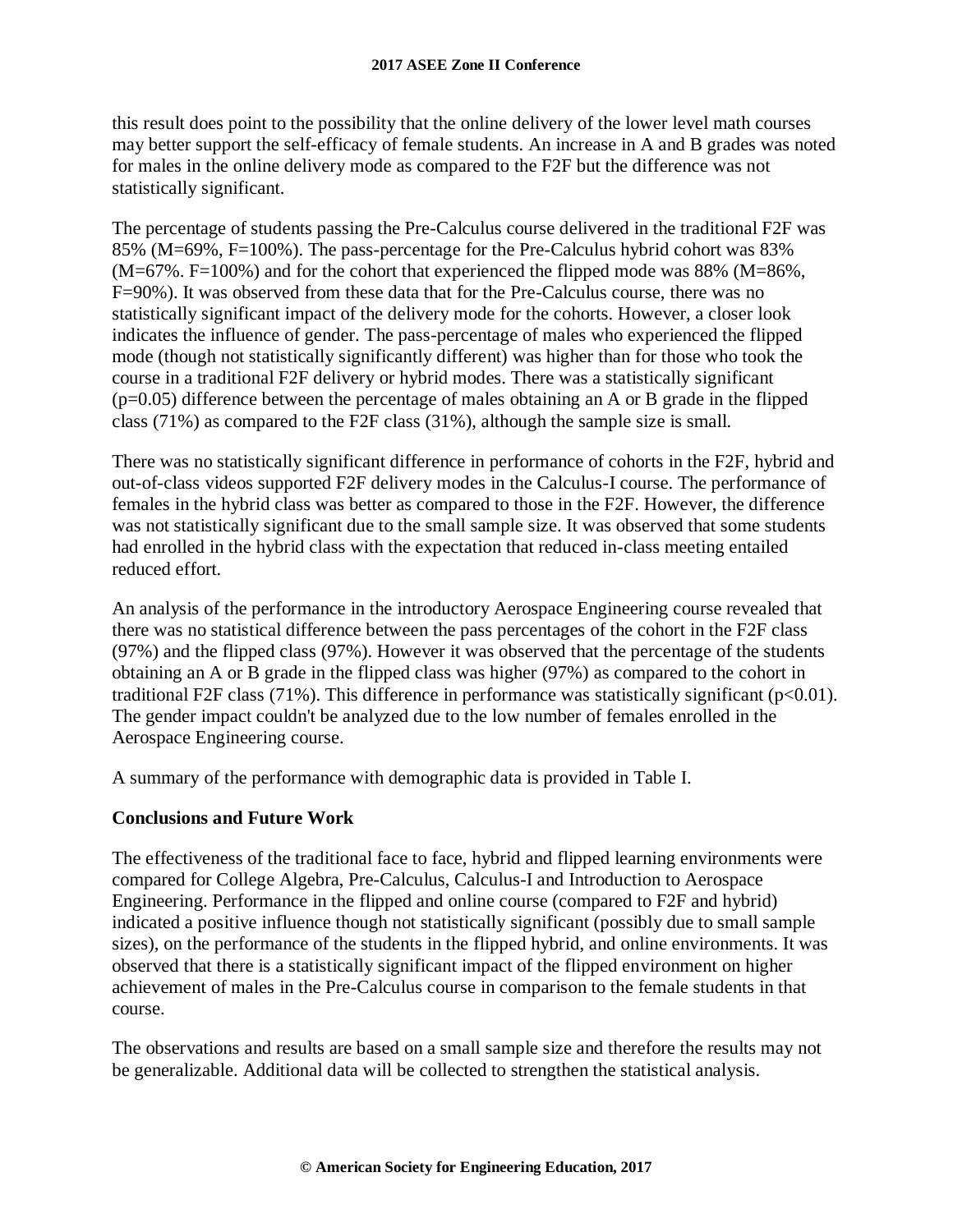On the other hand, the effectiveness of a specific pedagogical method may be dependent on the academic environment including the content of the course and on the number of students enrolled in that course. For instance, the flipped classroom might not be a good learning method for a large class. Moreover, the flipped classroom may require teaching assistants to support and assist in the in-class activities. Therefore, the future work will include determining the optimum class size for an effective flipped classroom.

| <b>Course &amp; Cohort</b>  | <b>Success Rate</b>     |                 |                            |                      | <b>Statistically Significant</b> |                              |
|-----------------------------|-------------------------|-----------------|----------------------------|----------------------|----------------------------------|------------------------------|
| <b>Algebra</b>              | F2F $(N=29; F=20, M=9)$ |                 | $Online(N=22; F=10, M=12)$ |                      |                                  |                              |
| All students                | 58.6%                   |                 | 77%                        |                      |                                  | No, Online better %          |
| Females                     | 60%                     |                 | 80%                        |                      |                                  | No, Online better %          |
| Males                       | 56%                     |                 | 75%                        |                      |                                  | No, Online better %          |
| Females with $A \& B$       | 25%                     |                 | 60%                        |                      | YES; Online better %             |                              |
| Males with $A \& B$         | 33%                     |                 | 50%                        |                      | No; Online better %              |                              |
| <b>Pre Calculus</b>         | $(N=18)$<br>F2F         | Hybrid $(N=14)$ |                            | <b>Flipped</b>       | $(N=17)$                         |                              |
|                             | $(F=5, M=13)$           | $(F=5, M=9)$    |                            | $(F=10, M=7)$        |                                  |                              |
| All students                | 78%                     | 79%             |                            | 88%                  |                                  | No; Online better %          |
| Females                     | 100%                    | 100%            |                            | 90%                  |                                  | N <sub>o</sub>               |
| Males                       | 69%                     | 67%             |                            | 86%                  |                                  | No; Flipped better %         |
| Females with A & B          | 100%                    | 100%            |                            | 90%                  |                                  | N <sub>o</sub>               |
| Males with A & B            | 31%                     | 56%             |                            | 71%                  |                                  | YES; Flipped better %        |
| <b>Calculus</b>             | $(N=14)$<br>F2F         | Hybrid $(N=18)$ |                            | F2F<br>$+vid$ (N=23) |                                  |                              |
|                             | $(F=5, M=9)$            | $(F=8, M=10)$   |                            | $(F=10, M=13)$       |                                  |                              |
| All students                | 57%                     | 78%             |                            | 65%                  |                                  | No; Hybrid better %          |
| Females                     | 60%                     | 88%             |                            | 80%                  |                                  | No; Hybrid $&$ +vid better % |
| Males                       | 56%                     | 70%             |                            | 53%                  |                                  | No; Hybrid better %          |
| Females with A & B          | 40%                     | 75%             |                            | 70%                  |                                  | No; Hybrid $&$ +vid better   |
| Males with A & B            | 44%                     | 50%             |                            | 15%                  |                                  | No, Hybrid better %          |
| <b>Intro Aerospace Engg</b> | F2F<br>$(N=35)$         |                 |                            | <b>Flipped</b>       | $(N=39)$                         |                              |
|                             | $(F=8, M=27)$           |                 |                            | $(F=4, M=35)$        |                                  |                              |
| All students                | 97%                     |                 |                            | 97%                  |                                  |                              |
| Students with A & B         | 77%                     |                 |                            | 97%                  |                                  | YES; Flipped better %        |

**Table I: Summary of Participant Demographics and Performance**

### **References**

- 1 Bandura, A., Self-Efficacy: The Exercise of Control. W.H. Freeman Co, 1997.
- 2 Hsieh, P., J. R. Sullivan, and N. S. Guerra, "A Closer Look at College Students: Self Efficacy and Goal Orientation," Journal of Advanced Academics, Vol. 18, No. 3, pp. 454-476, 2007.
- 3 Handelsman, M. M., W. L. Briggs, N. Sullivan, and A. Towler, "A measure of College Student Course Engagement," The Journal of Educational Research, Jan/Feb, 2005, Vol. 98 (3)
- 4 Kuh, G. D., T. M. Cruce, R. Shoup, J. Kinzie, and R. M. Gonyea, "Unmasking the Effects of Student Engagement on First-Year College Grades and Persistence," The Journal of Higher Education, Vol. 79, pp. 540-563, Number 5, September/October 2008.
- 5 Carini, R. M., G.D. Kuh, and , S. P. Klein, "Student Learning and Student Engagement: Testing the Linkages," Research in Higher Education, Vol. 47 (1), pp 1-32, Feb. 2006.
- 6 Duch, B., S. Groh, and D. Allen, "The Power of Problem-Based Learning: A Practical 'How To' for Teaching Undergraduate Courses in Any Discipline," Stylus Publishing LLC, 2001.
- 7 McConnell, D., D. Steers, and K. Owens, "Assessment and Active Learning Strategies for Introductory Geology Courses," Journal of Geoscience Education, vol. 51, n. 2, p. 205-216, Mar 2003.
- 8 Silberman, M., Active Learning: 101 Strategies to Teach Any Subject, Prentice-Hall, 1996.
- 9 Felder, R. M., "Learning and Teaching Styles In Engineering Education," Engr. Education, 78(7), 674–681, 1988.